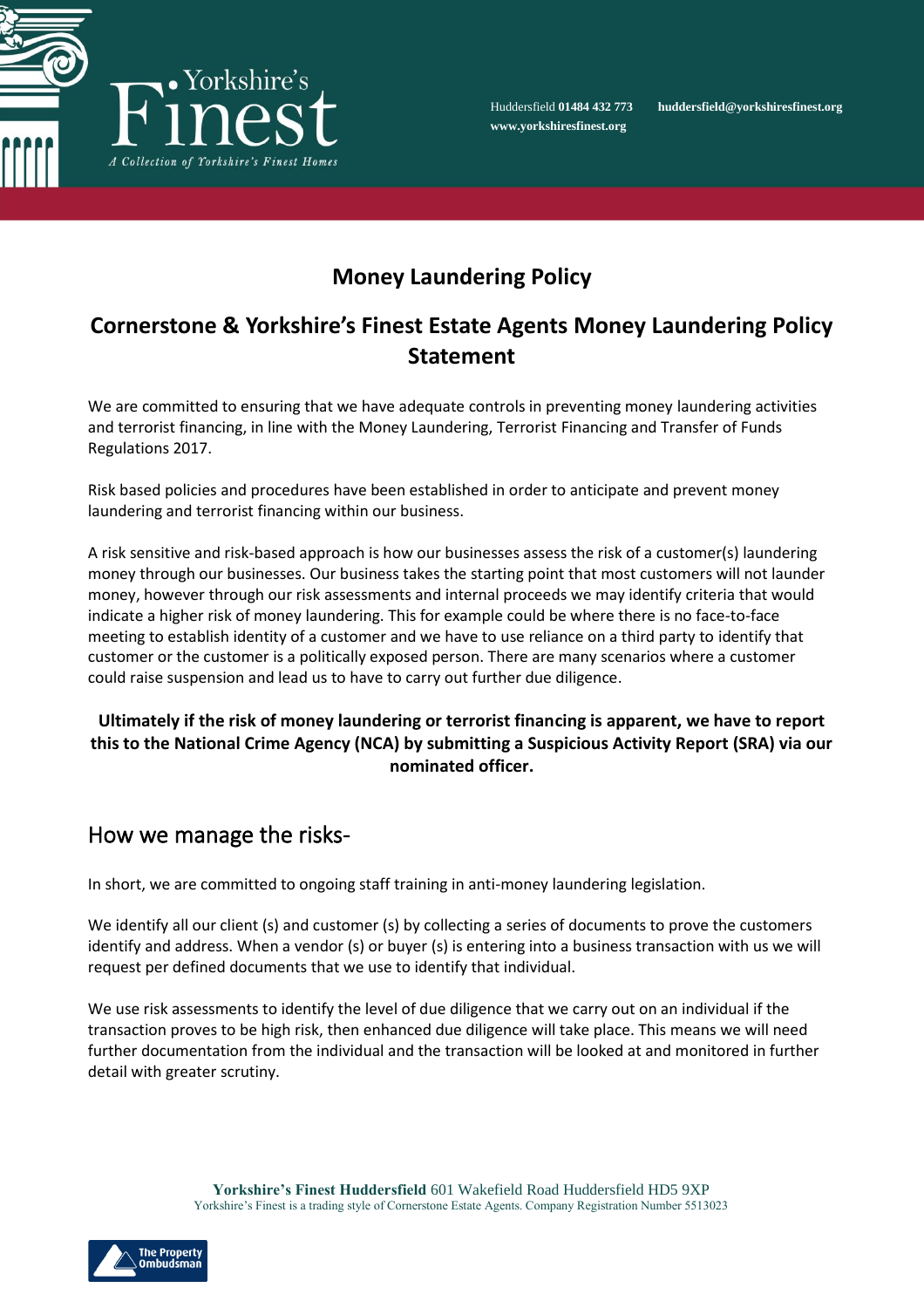

**www.yorkshiresfinest.org**

Huddersfield **01484 432 773 huddersfield@yorkshiresfinest.org**

We also use automated checks via Experian to identify individuals further and to help use verify particular documents that have been provided are original. This check also looks to identify if the individual is a politicly exposed person or has links to a politicly exposed person and checks the sanctions list to make sure we can proceed with the business relationship.

Cornerstone Estate Agents & Yorkshire's Finest has a Money Laundering Reporting Officer whose responsibility is to give guidance, receive internal reports and make a judgement to forward a suspicious activity report (SAR) to National Crime Agency.

#### **Money Laundering Nominated Officer- Laura Wilkinson**

## Identification procedures-

Our business is supervised by HMRC, and we have to carry out due diligence and risk assessments on every transaction. We do this to mitigate the risks of our business being used to launder money or to fund terrorism.

All vendors and purchasers must be identified fully with two forms of I.D, evidence of identity being photographic, and also evidence of residence e.g., a mortgage statement dated in the last three months. We will advise vendor (s) and buyer (s) when required what documents we will require given their circumstances and the nature of the transaction

Should a face-to-face meeting not take place then enhanced due diligence procedures will need to be adopted by asking for additional information or evidence to establish the customer's identity and ensuring that the documents supplied are certified by a solicitor or bank.

The verification of the customer's identity is done by documents and an online verification process.

Customer identity documents should be based on a government issued documents with the customer's full name, a photo and the customer's date of birth or residential address.

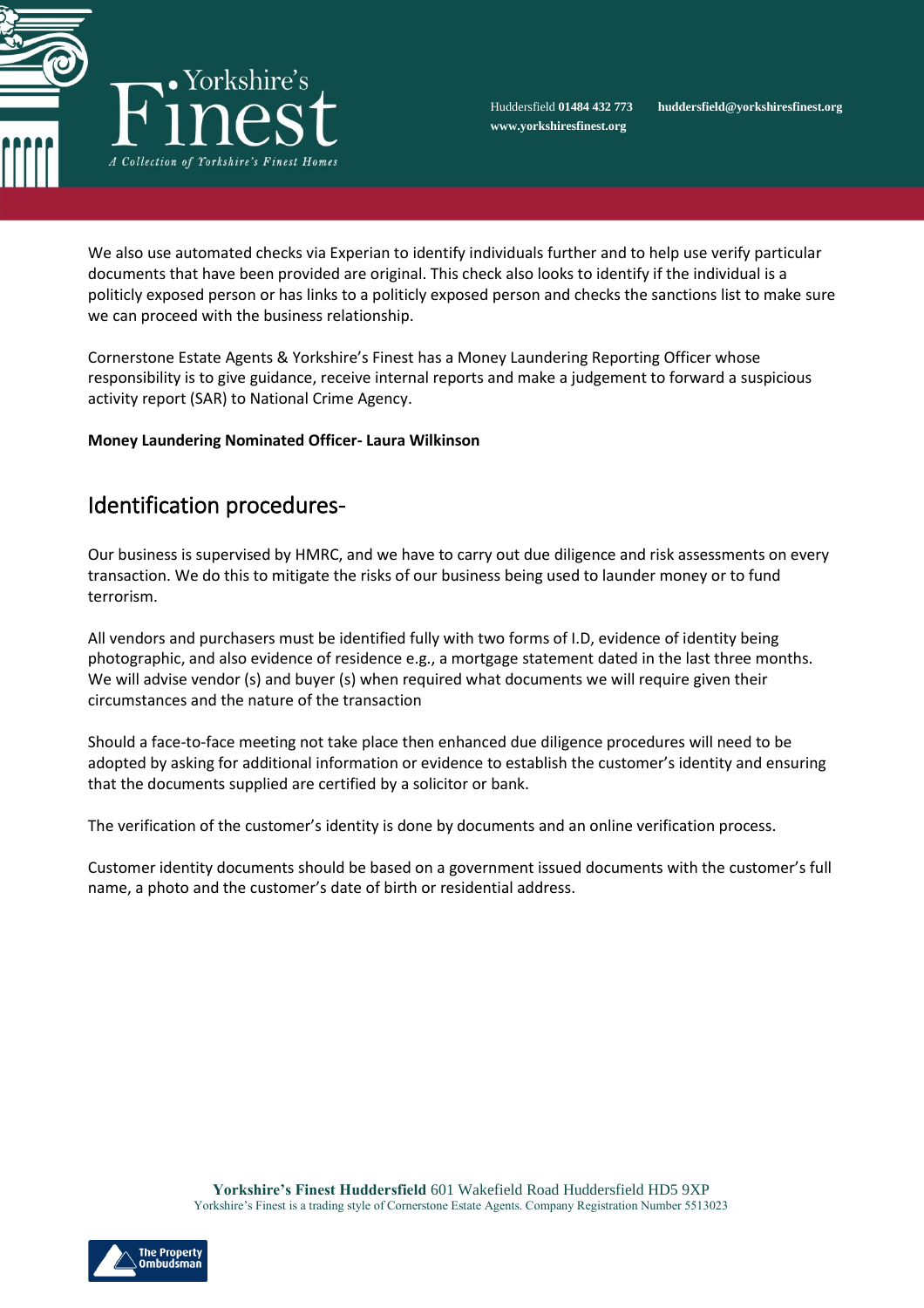

# For customers other than private individuals-

For customers who are not private individuals, such as corporate customers and private companies, the business must obtain information that is relevant, for example –

- Company registration number.
- A search at Companies House will reveal details of director(s), company secretary(s) and person(s) with significant control.
- Evidence that the individuals have the authority to act for the company.
- Shareholders or a person with voting rights more than 25% we have to carry out customer due diligence on those individuals and any beneficial owner.

# Politically Exposed Person (PEP), Sanction Searches & Ongoing Monitoring

We use online verification processes to check for politically exposed person(s) and if an individual is on the sanctions list. We continue to monitor our clients throughout all transaction.

Our ongoing monitoring is achieved by continued communication with the individual (s) and communication with their acting solicitor until the transaction is concluded.

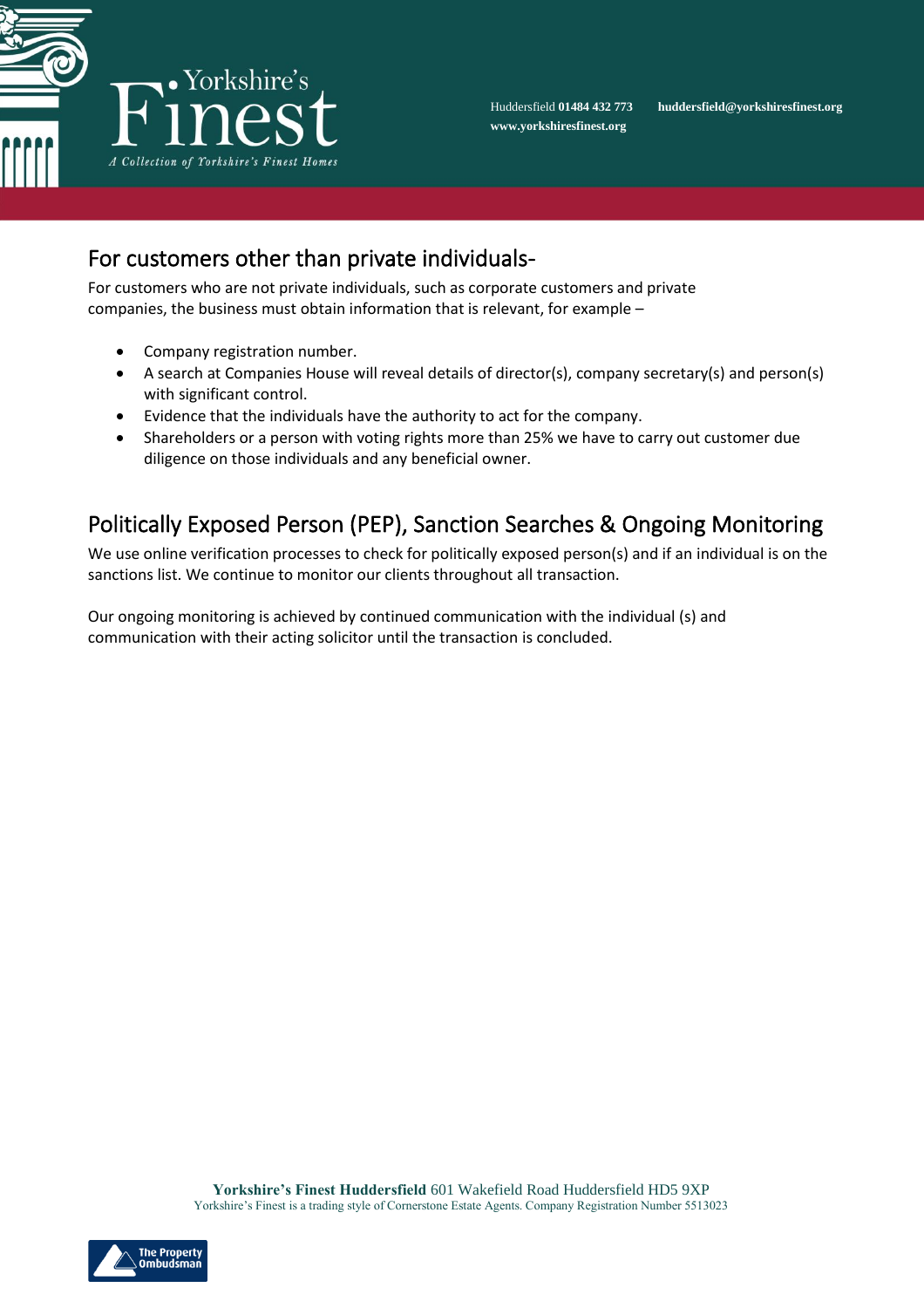

Huddersfield **01484 432 773 huddersfield@yorkshiresfinest.org**

# Grounds That May Raise Suspicion About an Individual

Report without Fear.

Do not fear that making a report will expose you to any sanctions. It is our duty under the money laundering, terrorist financing and transfer or funds (information on payer) regulations 2017 to report any suspicious behaviour/activity or evidence or potential evidence that money laundering or terrorist financing is taking place to the national crime agency.

This section contains guidance on when you should suspect money laundering and make a report to your nominated officer. The nominated officer would then decide if submitting a SAR to the National Crime Agency was the next step given the circumstances and relevant information.

A general guide of following factors that may raise suspicions

- Cash. Any party (whether our client or otherwise) proposes to pay significant sums in cash.
- Unexplained transfers of funds. Paying money into our bank account and then asking for it to be paid out to another account. This may be designed to make it harder for others to trace the funds. We do not take holding deposits for property for sale unless a new build property, but this will be a nominal amount and not classed as a high value transaction.
- Money being paid direct between the parties, and not via solicitors.
- Transaction being completed by the parties without the involvement of solicitors
- A transaction which has no apparent purpose, and which makes no obvious economic sense.
- Unusual transaction. Where the transaction is, without reasonable explanation, out of the range of services one would expect to provide to that client or outside the experience of the firm.
- Unusual transaction. Where the transaction is, without reasonable explanation, out of the range of services one would expect to provide to that client or outside the experience of the firm.
- Difficulties with identification of client or beneficial owners, including reluctance to attend for identification processes, which may suggest impersonation.
- Unusual sources of funds. Funds will normally be paid from an account in the payer's own name maintained with a recognized and reputable financial institution. If payments are made by a third party, or from abroad, this may be a concern.

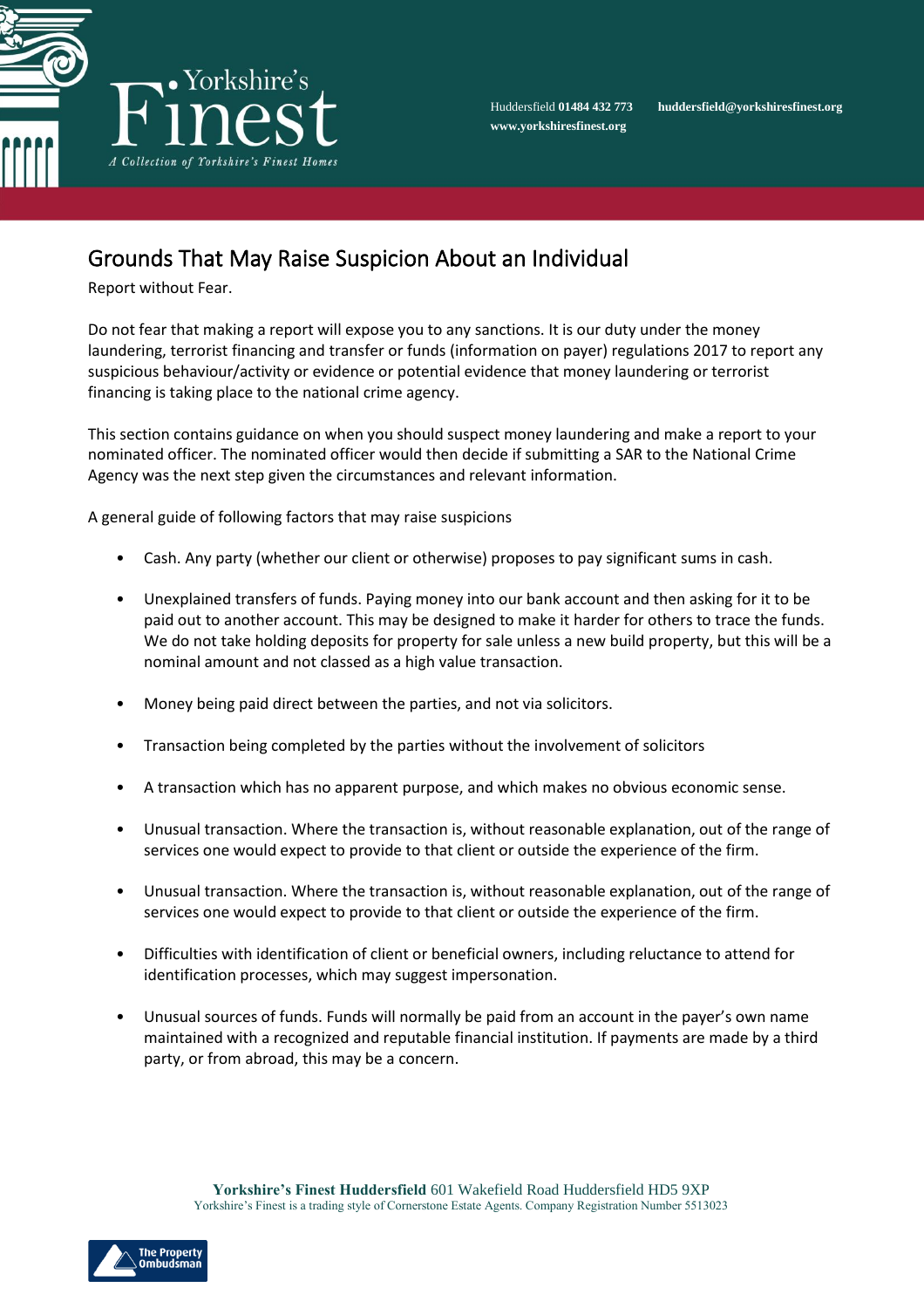

- Transactions where the source of the wealth is unclear. Large amounts of money provided by a buyer who appears to have a low income.
- Insistence that a matter be completed very urgently, for no good reason
- Properties owned by nominee companies, offshore companies or multiple owners, where there is no logical explanation.
- The seller is known to have committed acquisitive crimes (such as drugs dealing, theft or tax evasion).
- The property being bought in somebody else's name other than that of the person providing the money or making the decisions. Of course, people often assist relatives with purchases. There is no family connection or other obvious reason why the third party is providing funding, report the matter.
- A misleading apportionment of the purchase price, with the intention of avoiding Stamp Duty Land Tax. If you discover such tax evasion after it has taken place you should make a report. Information about past tax evasion or welfare benefit fraud may also come to light and may need to be reported.
- Breach of other laws may amount to a criminal offence, which may need to be reported.

#### Mortgage Fraud –

Any of the following factors may be suspicious –

- Any attempt to mislead lenders e.g., about the income of the borrower, or the value of the property.
- The use of shell companies or nominees to own property may indicate mortgage fraud.
- The rapid re-sale of property at a higher price.
- Urgency. A client wants a transaction completed as a matter of urgency, for no apparent reason, or does not seem concerned to control costs.
- The buyer and seller appear to be associated (may be part of an organised gang or crime).
- Offer of a bribe or other inducement to complete paperwork incorrectly or to over-value property.
- Buyer has not viewed the property.

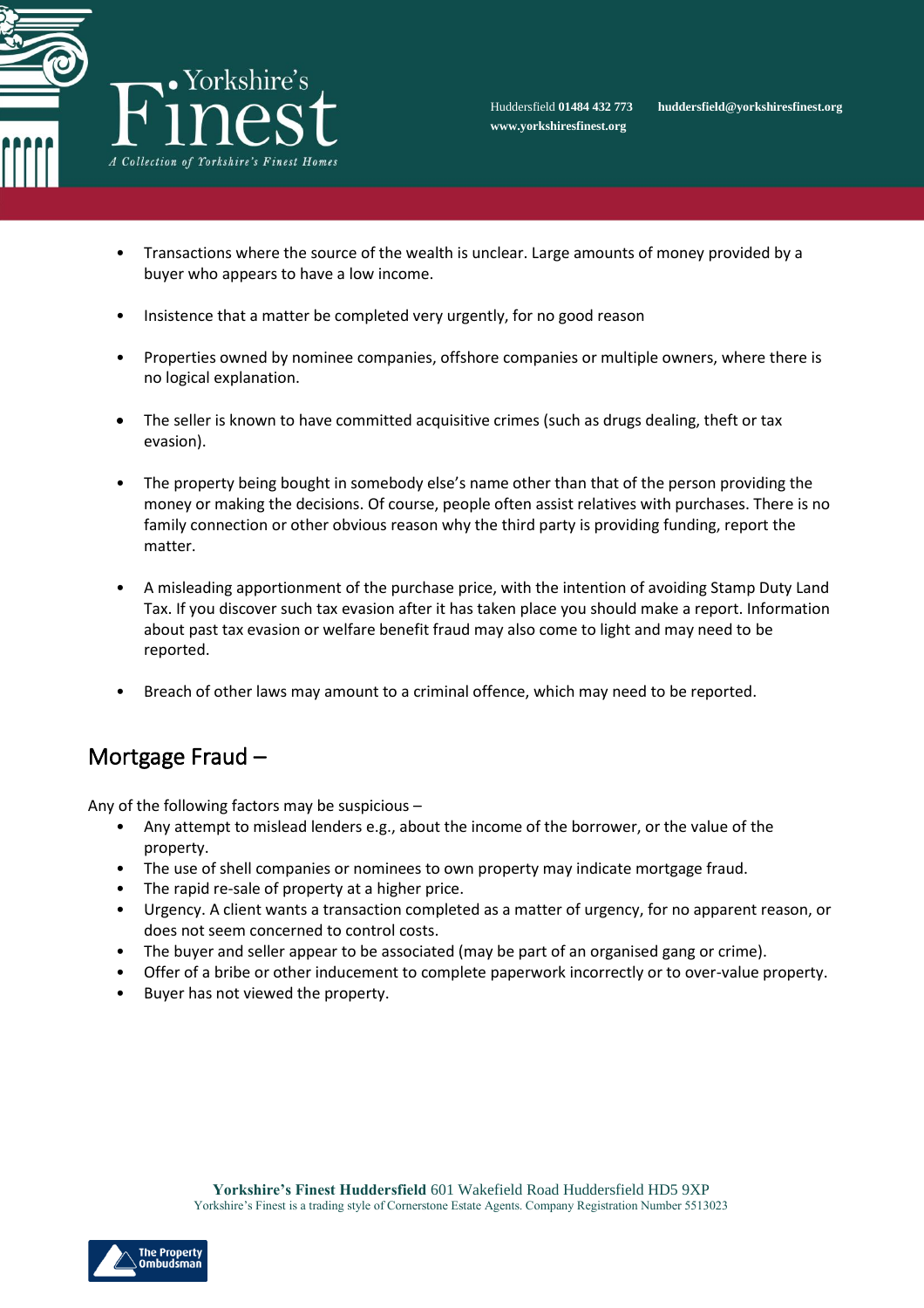

#### International Transactions

Any of the following factors may be suspicious –

- Take particular care where the funds come from a jurisdiction with less rigorous anti-money laundering controls, or payment is being made in foreign currency for no good reason.
- If the client or a beneficial owner is resident in or has a substantial connection to a high-risk country, you should report that fact to the firm's nominated officer who will decide what additional precautions may be appropriate.
- You should assume any country to be high-risk EXCEPT Australia, Austria, Belgium, Canada, Cyprus, Denmark, Finland, France, Germany, Greece, Hong Kong, Iceland, Israel, Japan, Republic of Ireland, Italy, Luxembourg, Malta, The Netherlands, New Zealand, Norway, Portugal, Singapore, Spain, Sweden, Switzerland, UK and the USA.
- Our internal risk assessments highlight a number of countries where enhanced due diligence must always take place and extra care must be taken with the transaction due to the country being classed as a jurisdiction of concern by HM treasury.

# Politically Exposed Persons-

As mentioned above, you need approval to take on a client who is PEP from your nominated officer. We take adequate measures to establish their source of wealth and the source of funds involved in the transaction and must conduct enhanced due diligence and ongoing monitoring.

#### Terrorism –

Particular care should be taken where any party to a transaction is believed to have links to terrorist groups or show extreme ideology. If terrorism is suspected, it will be reported to a nominated officer.

# Suspicious Activity Reporting-

A report will be made if a member of staff or the nominated officer thinks that there is a possibility that a person is or has been engaged in money laundering or terrorist financing.

The report will be made to the nominated officer who, should they be satisfied that there are grounds to suspect money laundering or terrorism financing will submit a suspicious activity report to the National Crime Agency.